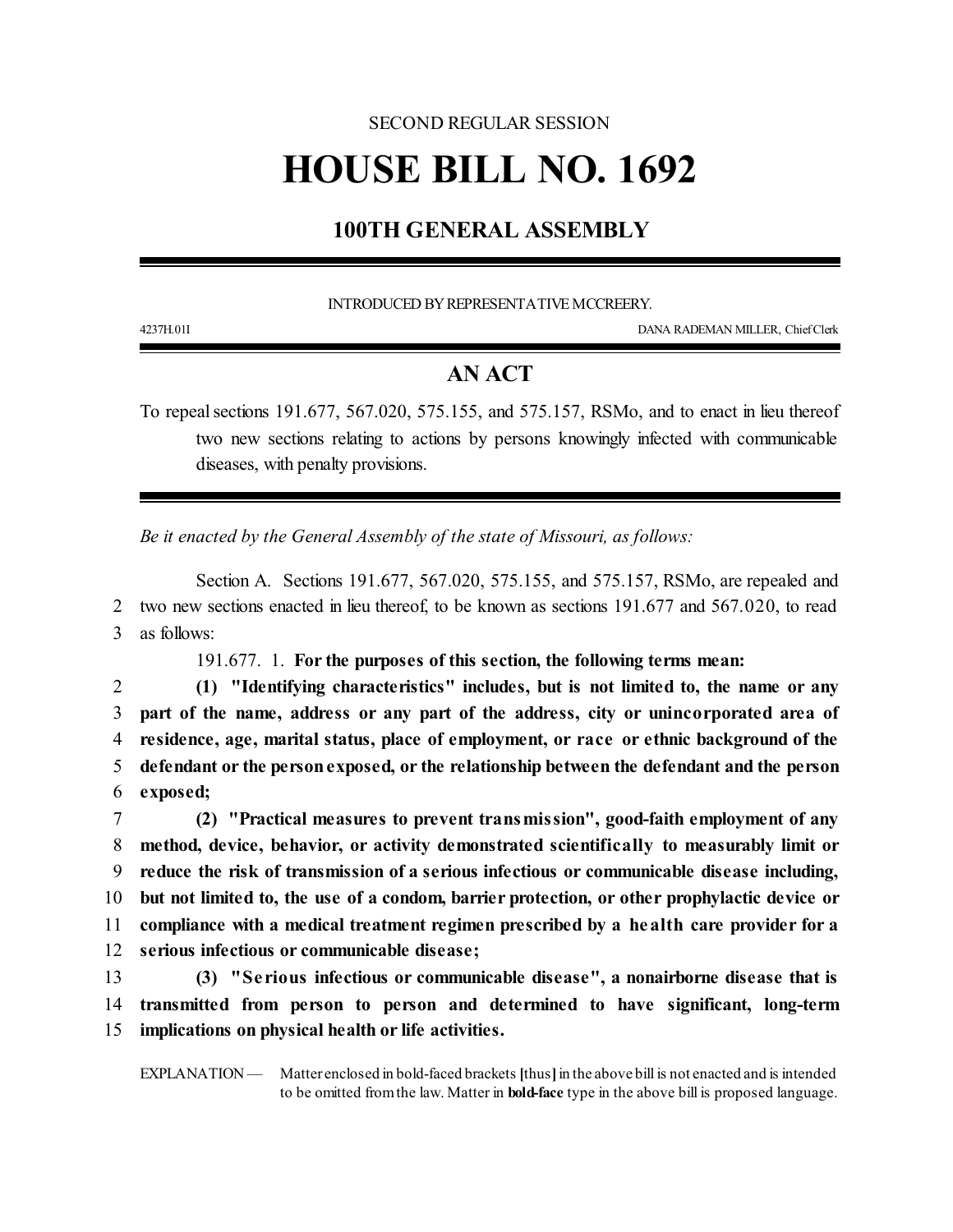HB 1692 2

- **2.** It shall be unlawful for any individual knowingly infected with **[**HIV**] a serious infectious or communicable disease** to**[**:
- 18 (1) Be or attempt to be a blood, blood products, organ, sperm or tissue donor except as 19 deemed necessary for medical research;
- 20  $\rightarrow$  (2) Act in a reckless manner by exposing another person to HIV without the knowledge 21 and consent of that person to be exposed to HIV, in one of the following manners:
- 22 (a) Through contact with blood, semen or vaginal secretions in the course of oral, anal 23 or vaginal sexual intercourse; or
- 24  $-$  (b) By the sharing of needles; or
- 25 (c) By biting another person or purposely acting in any other manner which causes the
- HIV-infected person's semen, vaginal secretions, or blood to come into contact with the mucous
- membranes or nonintact skin of another person.
- 

 Evidence that a person has acted recklessly in creating a risk of infecting another individual with HIV shall include, but is not limited to, the following:

- $\longrightarrow$   $\alpha$ . The HIV-infected person knew of such infection before engaging in sexual activity with another person, sharing needles with another person, biting another person, or purposely causing his or her semen, vaginal secretions, or blood to come into contact with the mucous
- 
- membranes or nonintact skin of another person, and such other person is unaware of the
- HIV-infected person's condition or does not consent to contact with blood, semen or vaginal fluid
- 36 in the course of such activities:
- **b.** The HIV-infected person has subsequently been infected with and tested positive to primary and secondary syphilis, or gonorrhea, or chlamydia; or
- 39 c. Another person provides evidence of sexual contact with the HIV-infected person after a diagnosis of an HIV status**] , with the specific purpose of transmitting the serious infectious or communicable disease, expose another person to that disease through an activity that has a substantial risk of disease transmission as determined by the Cente rs for Disease Control and Prevention or other epidemiological evidence**.
- **[**2.**] 3.** Violation of the provisions of **[**subdivision (1) or (2) of**]** subsection **[**1**] 2** of this section is a class B **[**felony unless the victim contracts HIV from the contact in which case it is a class A felony**] misdemeanor, unless disease transmission occurs, in which case it is a class A misdemeanor**.
- **[**3.**] 4. [**The department of health and senior services or local law enforcement agency, 49 victim or others may file a complaint with the prosecuting attorney or circuit attorney of a court of competent jurisdiction alleging that a person has violated a provision of subsection 1 of this 51 section. The department of health and senior services shall assist the prosecutor or circuit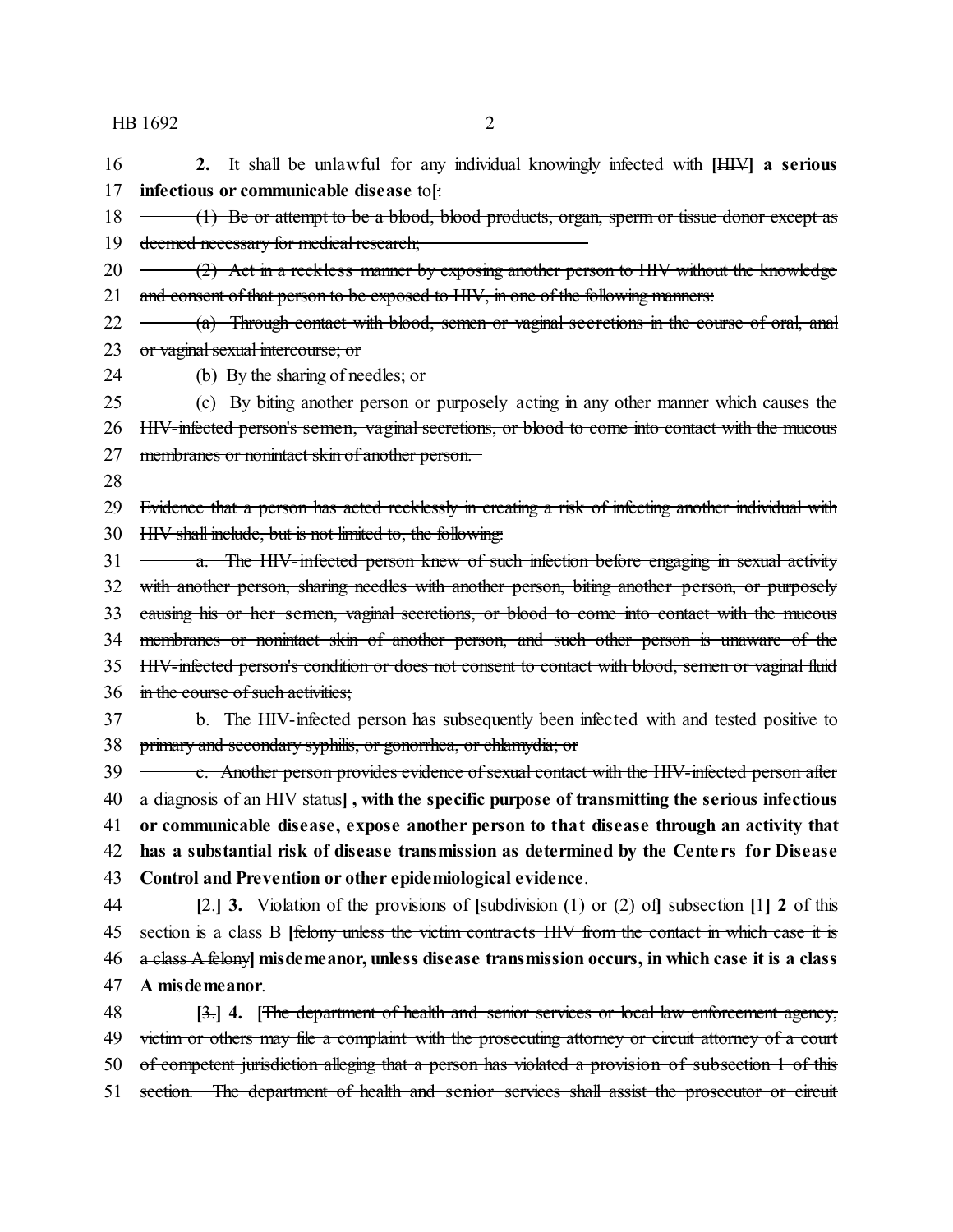HB 1692 3

 attorney in preparing such case, and upon request, turn over to peace officers, police officers, the prosecuting attorney or circuit attorney, or the attorney general records concerning that person's HIV-infected status, testing information, counseling received, and the identity and available contact information for individuals with whom that person had sexual intercourse or deviate sexual intercourse and those individuals' test results**] A defendant shall not be considered to act with the purpose required under subsection 2 of this section if the defendant takes or attempts to take practical measures to prevent transmission. Failure to take practical measure s to prevent transmission is insufficient on its own to establish the purpose required under subsection 2 of this section**.

 **[**4.**] 5. [**The use of condoms is not a defense to a violation of paragraph (a) of subdivision (2) of subsection 1 of this section**] For the purposes of this section:**

 **(1) When alleging a violation of this section, the prosecuting attorney or the grand jury shall substitute a ps eudonym for the true name of the person exposed to a serious infectious or communicable disease. The actual name and other identifying characteristics of the person exposed shall be revealed to the court only in camera unless the person exposed requests otherwise, and the court shall seal the information from further disclosure, except by counsel as part of discovery;**

 **(2) Unless the person exposed requests otherwise, all court decisions, orders, pleadings, and other documents, including motions and papers filed by the parties, shall be worded so as to protect the name or other identifying characteristics of the exposed person from public disclosure;**

 **(3) Unless the person exposed requests otherwise, a court in which a violation of this section is filed shall issue an order that prohibits counsel and their agents, law enforcement personnel, and court staff from making a public disclosure of the name or any other identifying characteristics of the person exposed;**

 **(4) Unless the defendant requests otherwise, a court in which a violation of this section is filedshall issue an order that prohibits counsel and their agents, law enforcement personnel, and court staff, before a finding of guilt, from making a public disclosure of the name or any othe r identifying characteristics of the defendant. In any public disclosure be fore a finding of guilt, a pseudonym shall be substituted for the true name of the defendant;**

 **(5) Before sentencing, a defendant shall be assessed for placement in one or more community-based programs that provide counseling, supervision, and education and that offer reasonable opportunity for the defendant to provide redress to the exposed person**.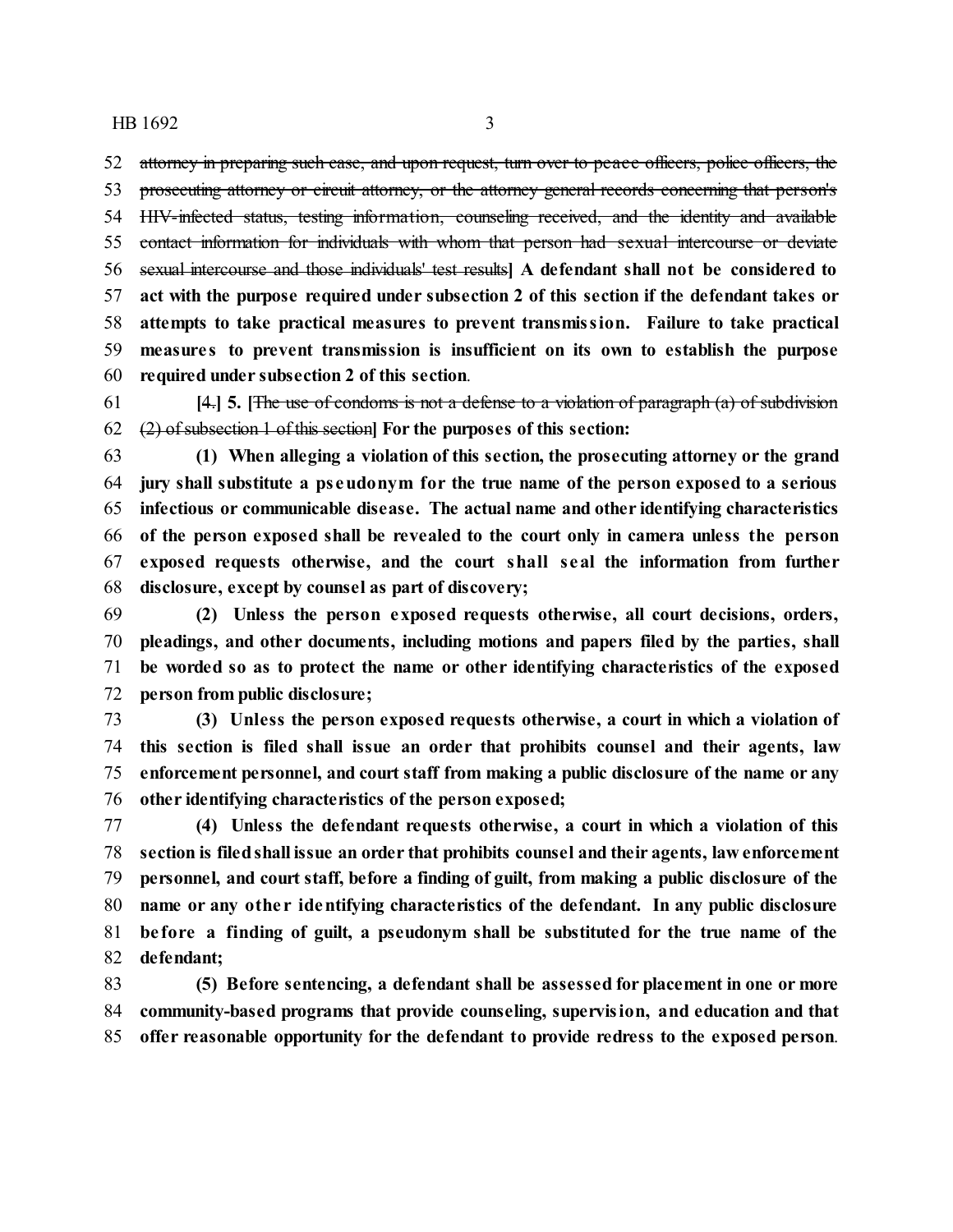567.020. 1. A person commits the offense of prostitution if he or she engages in or offers or agrees to engage in sexual conduct with another person in return for something of value to be received by any person.

 2. The offense of prostitution is a class B misdemeanor **[**unless the person knew prior to performing the act of prostitution that he or she was infected with HIV in which case prostitution is a class B felony. The use of condoms is not a defense to this offense.

 3. As used in this section, "HIV" means the human immunodeficiency virus that causes acquired immunodeficiency syndrome**]**.

 **[**4.**] 3.** The judge may order a drug and alcohol abuse treatment program for any person found guilty of prostitution, either after trial or upon a plea of guilty, before sentencing. **[**For the class B misdemeanor offense,**]** Upon the successful completion of such program by the defendant, the court may at its discretion allow the defendant to withdraw the plea of guilty or reverse the verdict and enter a judgment of not guilty. **[**For the class B felony offense, the court 14 shall not allow the defendant to withdraw the plea of guilty or reverse the verdict and enter a judgment of not guilty.**]** The judge**[**, however,**]** has discretion to take into consideration successful completion of a drug or alcohol treatment program in determining the defendant's sentence.

 **[**5.**] 4.** In addition to the affirmative defense provided in subsection 2 of section 566.223, it shall be an affirmative defense to prosecution pursuant to this section that the defendant was under the age of eighteen and was acting under the coercion, as defined in section 566.200, of an agent at the time of the offense charged. In such cases where the defendant was under the age of eighteen, the defendant shall be classified as a victim of abuse, as defined under section 210.110, and such abuse shall be reported, as required under section 210.115.

|    | [575.155. 1. An offender or prisoner commits the offense of endangering                     |
|----|---------------------------------------------------------------------------------------------|
|    | a corrections employee, a visitor-                                                          |
|    | to a correctional center, county or city jail, or another offender or prisoner if he or she |
|    | attempts to cause or knowingly causes such person to come into contact with blood,          |
|    | seminal fluid, urine, feces, or saliva.                                                     |
|    | 2. For the purposes of this section, the following terms mean:                              |
|    | $(1)$ "Corrections employee", a person who is an employee, or contracted                    |
|    | employee of a subcontractor, of a department or agency responsible for operating            |
|    | a jail, prison, correctional facility, or sexual offender treatment center or a person      |
| 10 | who is assigned to work in a jail, prison, correctional facility, or sexual offender        |
| 11 | treatment center;                                                                           |
| 12 | $(2)$ "Offender", a person in the custody of the department of corrections;                 |
| 13 | (3) "Prisoner", a person confined in a county or city jail.                                 |
| 14 | 3. The offense of endangering a corrections employee, a visitor to a                        |
| 15 | correctional center, county or city jail, or another offender or prisoner is a class        |
| 16 | E felony unless the substance is unidentified in which case it is a class $A$               |